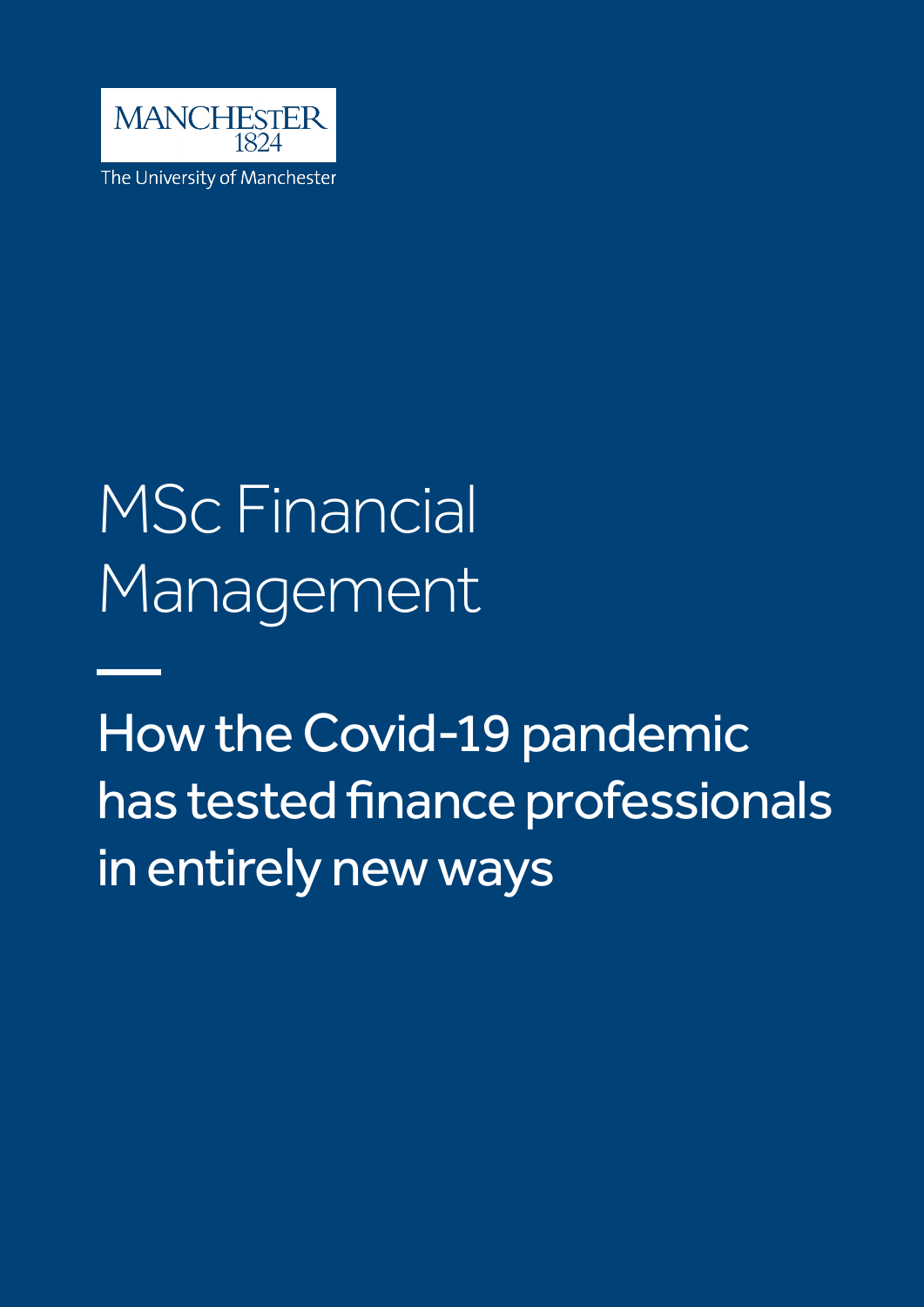"At the best of times, financial management decisions will go a long way towards determining the strength, success and longevity of an organisation. Yet during the pandemic, finance professionals have been placed under even greater pressure and, in turn, their decisions have taken on added importance.

[Data from the Office for National Statistics](https://www.ons.gov.uk/businessindustryandtrade/business/activitysizeandlocation/bulletins/businessdemographyquarterlyexperimentalstatisticsuk/quarter42020) shows that UK business closures increased by 37% in Q4 2020 when compared to the same quarter the previous year. It is a stark figure, underlining just how devastating the Covid-19 crisis has been on businesses.

Astute financial management on its own may not have made the difference between a business' survival or closure over the past year, but it will likely have played a key role. Even now, as the more optimistic would say that we are entering the latter stages of the pandemic (at least in the UK), finance professionals must call upon all their skill and and experience in order to make the right decisions for their organisation.

**Professor Arif Khurshed** Professor of Finance, Alliance Manchester Business School



Let us first establish the main ways in which financial management decisions have been put under the microscope during the pandemic. And we can then consider the key lessons that can be carried forward.

## FINANCIAL MANAGEMENT PUT TO THE TEST

In March 2021, a study by [NerdWallet](https://www.nerdwallet.com/uk/business/mental-health-during-coronavirus/) among more than 900 UK business managers revealed that 54% had found the previous year to be the most stressful of their professional lives. The vast majority of finance professionals would likely agree with that statement.

Underpinning this stress has been a climate of uncertainty – the spread of the virus and subsequent social distancing rules have made short-term planning extremely difficult, while also disrupting operations.

Financial management teams and decision-makers have been tasked with constantly remaining abreast of an ever-changing and constantly uncertain business landscape. They have had to adapt to multiple lockdowns, which have been implemented on national and regional levels; they have needed to understand the various new financial supports schemes that have been introduced and then updated by the UK government; and they have had to maintain a firm grip on the wider economic outlook and the repercussions of the pandemic on economic policy.

Most would agree, this is an unenviable task. Finance professionals have needed to show agility and adaptability on a daily basis in order to make informed, sound decisions.

For many businesses, there have been fundamental questions raised regarding the delivery of their products or services. With society functioning in markedly different ways during the pandemic, demand for particular products and services has swung wildly. Further, faced with unforeseen financial pressures, many consumers and businesses alike have changed their spending habits.

As such, financial management teams have needed to assess how viable their business' offering is within the conditions of Covid, as well as the ability of their usual customer-base to make payments.

From a logistical standpoint, supply chains have been significantly disrupted by the pandemic. Shipping goods internationally has proven difficult, with delays experienced in many instances. Again, finance professionals have needed to understand the wider ramifications of such disruption on the financial health and viability of their business.

In truth, the list of new Covid-inspired financial management challenges could go on for some time. Consider remote working, the furlough scheme, redundancies, the availability of finance, the performance of financial markets and assets, investment flows, contractual obligations and force majeure waivers – there have been so many considerations to balance within businesses that financial managers will have been tested in entirely new, unexpected ways.

## NEW CHALLENGES REQUIRE RENEWED FOCUS ON CORE SKILLS

It begs the question, what can we learn from the pandemic from a financial management perspective?

For me, one of the most important lessons from the past 16 months is that during times of upheaval and heightened pressure, there is even greater need for finance professionals to hone their core, fundamental skills.

Looking to the University of Manchester's own MSc in Financial Management, the core units being delivered for finance professionals have not been rendered obsolete in the face of Covid-19; they have become more important than ever. A deep knowledge of fundamental finance concepts and tools that are particularly useful in a very uncertain situation. By contrast, having a narrow frame of reference with limited knowledge of just one business or sector will have left many finance professional wanting as they attempted to adapt to the challenges of the pandemic.

To make sound financial decisions in a high-pressure environment requires financial knowledge, planning and the ability to find creative solutions to problems as they arise. Both hard and soft skills have been essential. Indeed, one cannot underestimate the importance of clear and compassionate communication during times of uncertainty such as the pandemic – having clear, consistent dialogue with people both inside and outside of the organisation to explain what actions are being taken and why will go a long way to making sure a financial management team's plan of action can be executed smoothly.

Cautious optimism is a term that has been widely used in recent weeks, with society quietly hoping for a return to something resembling normality without necessarily assuming this will materialise without further disruption. For finance professionals, there is certainly no room for complacency; it will likely be many months or years before some businesses' financial scars are able to heal.

To that end, it is vital that financial management teams – be it a single person within a small business or a disparate collection of professionals dotted around the globe – take the time to assess how they have managed the pandemic to date. Did they make the best decision they could based on all their skills, knowledge and experience at the time? And were any gaps in their skillsets exposed along the way?

These will be important questions to tussle with in the near future. Moreover, addressing shortcomings that have come to light as a result of Covid-19 could prove highly valuable for finance professionals as they look to better equip themselves for any future crises.

*Professor Arif Khurshed is a Professor of Finance at within the Division of Accounting & Finance at the Alliance Manchester Business School. Prof Khurshed lectures at part of The University of Manchester's [blended learning MSc in Financial Management,](https://www.manchester.ac.uk/study/online-blended-learning/courses/12510/msc-financial-management/) which equips its students with a deep understanding of the tasks finance professionals undertake, and the skills required for a successful career in finance.*